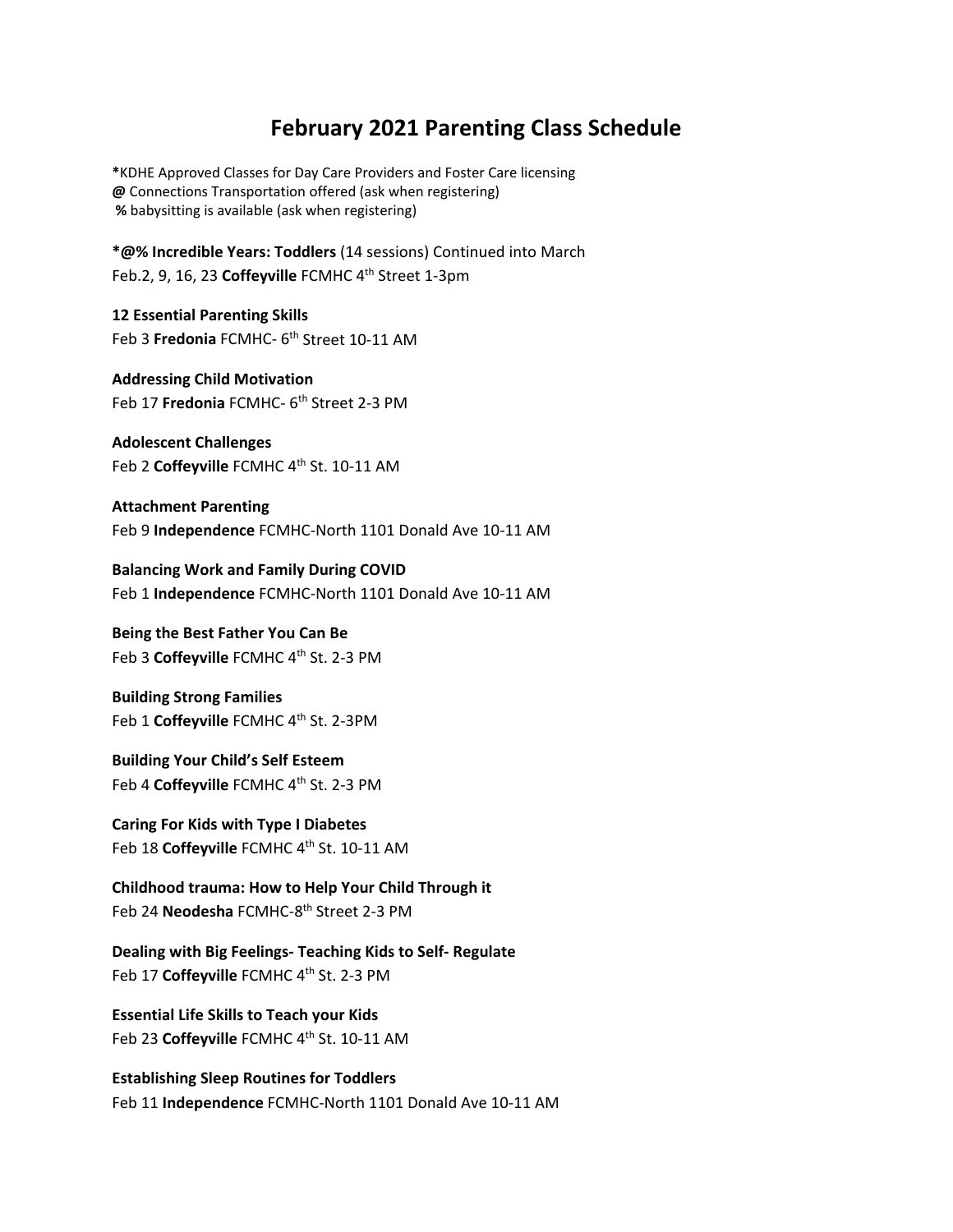**Four Steps to Responsibility**‐ (Love and Logic) Feb 8 Coffeyville FCMHC 4<sup>th</sup> St. 10-11 AM

**Helicopters, Drill Sergeants, and Consultants‐ (Love and Logic)** Feb 15 **Coffeyville** FCMHC 4<sup>th</sup> St. 10-12 PM

**Helping Kids Cope with Grief** Feb 16 Coffeyville FCMHC 4<sup>th</sup> St. 10-11 AM

**Helping Parents Raise Resilient Teens** Feb 10 **Coffeyville** FCMHC 4<sup>th</sup> St. 2-3 PM

**Helping Your Child Learn How to Read** Feb 8 **Independence** FCMHC‐North 1101 Donald Ave 10‐11 AM

**Helping your child Overcome Remote Learning Roadblocks** Feb 18 **Independence** FCMHC‐North 1101 Donald Ave 2‐3 PM

**Hormones and Wheels‐** (Love and Logic) Feb 17 Coffeyville FCMHC 4<sup>th</sup> St. 10-12 PM

**Learn Their Language: Effective Communication with Teens** Feb 9 **Coffeyville** FCMHC 4<sup>th</sup> St. 10-11 AM

**Let's Talk The Talk‐ Discussing Risky behavior With Your Kids** Feb 3 **Fredonia** FCMHC‐ 6th Street 2‐3 PM

**Love Me Enough to Set Limits‐** (Love and Logic) Feb 10 Coffeyville FCMHC 4<sup>th</sup> St. 10-12 PM

**Nurturing the Blended Family** Feb 25 **Cowley** FCMHC‐22214 D Street, Winfield 10‐11 AM

**Painless Parenting for the Preschool Years‐** (Love and Logic) Feb 1 Coffeyville FCMHC 4<sup>th</sup> St. 10-12 PM

## **Parent Education Support Group**

Feb 5, 12, 19, 26 **Independence** FCMHC‐North 1101 Donald Ave 10‐11 AM Feb 22 **Coffeyville** FCMHC 4<sup>th</sup> St. 1-2 PM

**Parenting Doesn't Have to Be Rocket Science‐** (Love and Logic) Feb 11 Coffeyville FCMHC 4<sup>th</sup> St. 10-12 PM

**Parenting Kids with Anxiety Disorders** Feb 1 **Independence** FCMHC‐North 1101 Donald Ave 2‐3 PM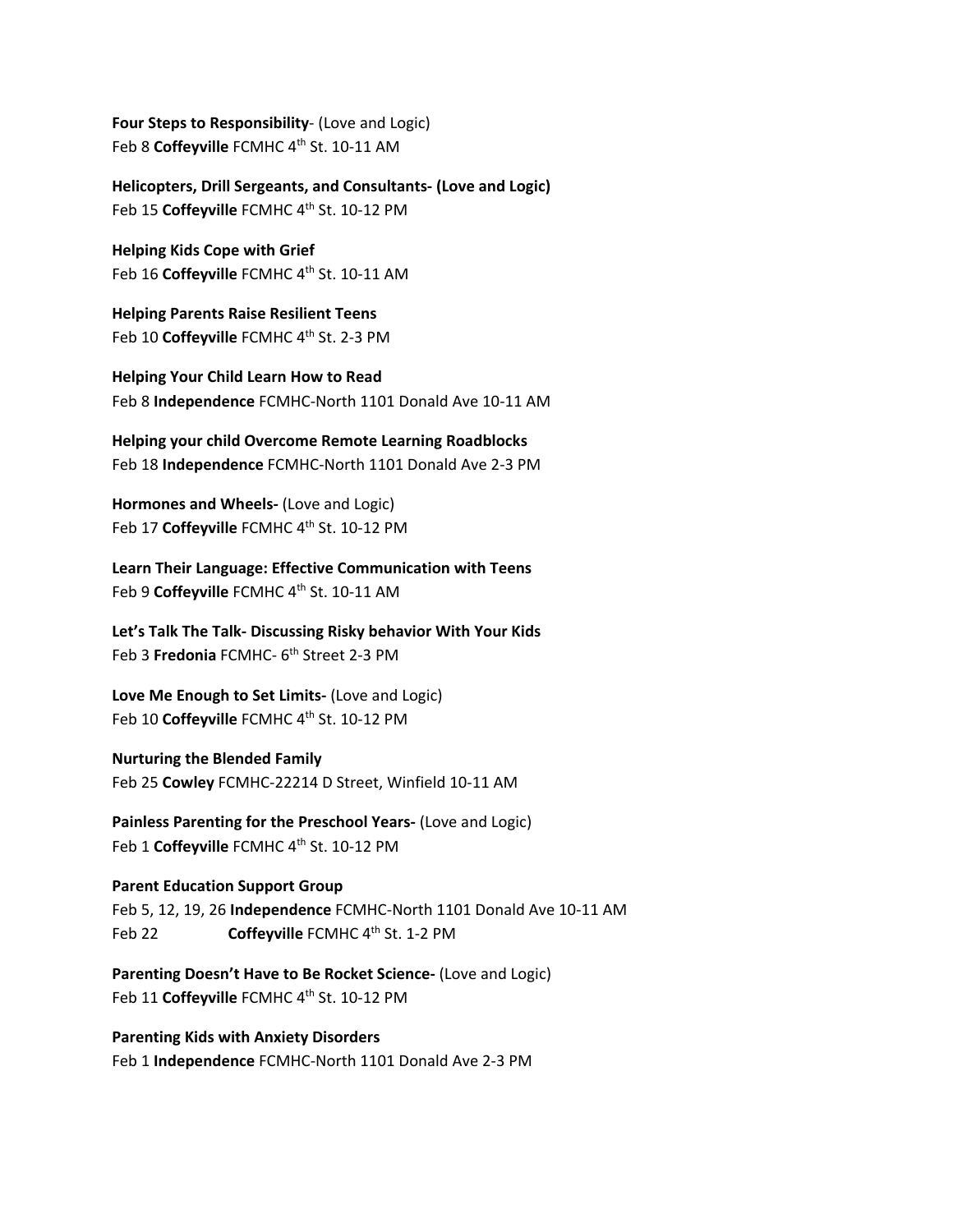**Parenting the Love and Logic Way (6 sessions) continued into March** Feb 2, 9, 16, 23 **Independence** FCMHC‐North 1101 Donald Ave 2‐3 PM

**Parenting with a Positive Attitude** Feb 24 **Neodesha** FCMHC-8<sup>th</sup> Street 10-11 AM

**Plugged‐ In parenting** Feb 15, 22 **Independence** FCMHC‐North 1101 Donald Ave 2‐4 PM

**Real World Parenting Solutions** Feb 15 **Independence** FCMHC‐North 1101 Donald Ave 10‐12 PM

**Repairing Bonds Broken By Addiction** Feb 15 Coffeyville FCMHC 4<sup>th</sup> St. 2-3 PM

**Responsive Discipline** Feb 18 **Independence** FCMHC‐North 1101 Donald Ave 10‐11 AM

**Self‐ Care for Parents** Feb 10 **Neodesha** FCMHC-8<sup>th</sup> Street 10-11 AM

**Sibling Rivalry**‐ (Love and Logic) Feb 3 Coffeyville FCMHC 4<sup>th</sup> St. 10-12 PM

**Simple Parenting Strategies for Raising Great Kids in Complicated Times (Love and Logic)** Feb 4 Coffeyville FCMHC 4<sup>th</sup> St. 10-12 PM

**Social Emotional Learning in the Home** Feb 25 Coffeyville FCMHC 4<sup>th</sup> St. 1-2 PM

**Teaching Kids about Healthy Boundaries** Feb 11 **Independence** FCMHC‐North 1101 Donald Ave 2‐3 PM

**Teaching Kids Home Alone Skills** Feb 8 **Coffeyville** FCMHC 4th St. 1‐2 PM

**The Effects of Substance Abuse on the Family** Feb 11 Coffeyville FCMHC 4<sup>th</sup> St. 2-3 PM

**The Happiest Baby on the Block** Feb 8 **Independence** FCMHC‐North 1101 Donald Ave 2‐3 PM

**The Happiest Toddler on the Block** Feb 16 **Independence** FCMHC‐North 1101 Donald Ave 10‐11 AM

**The Irritable Baby** Feb 4 **Independence** FCMHC‐North 1101 Donald Ave 10‐11 AM